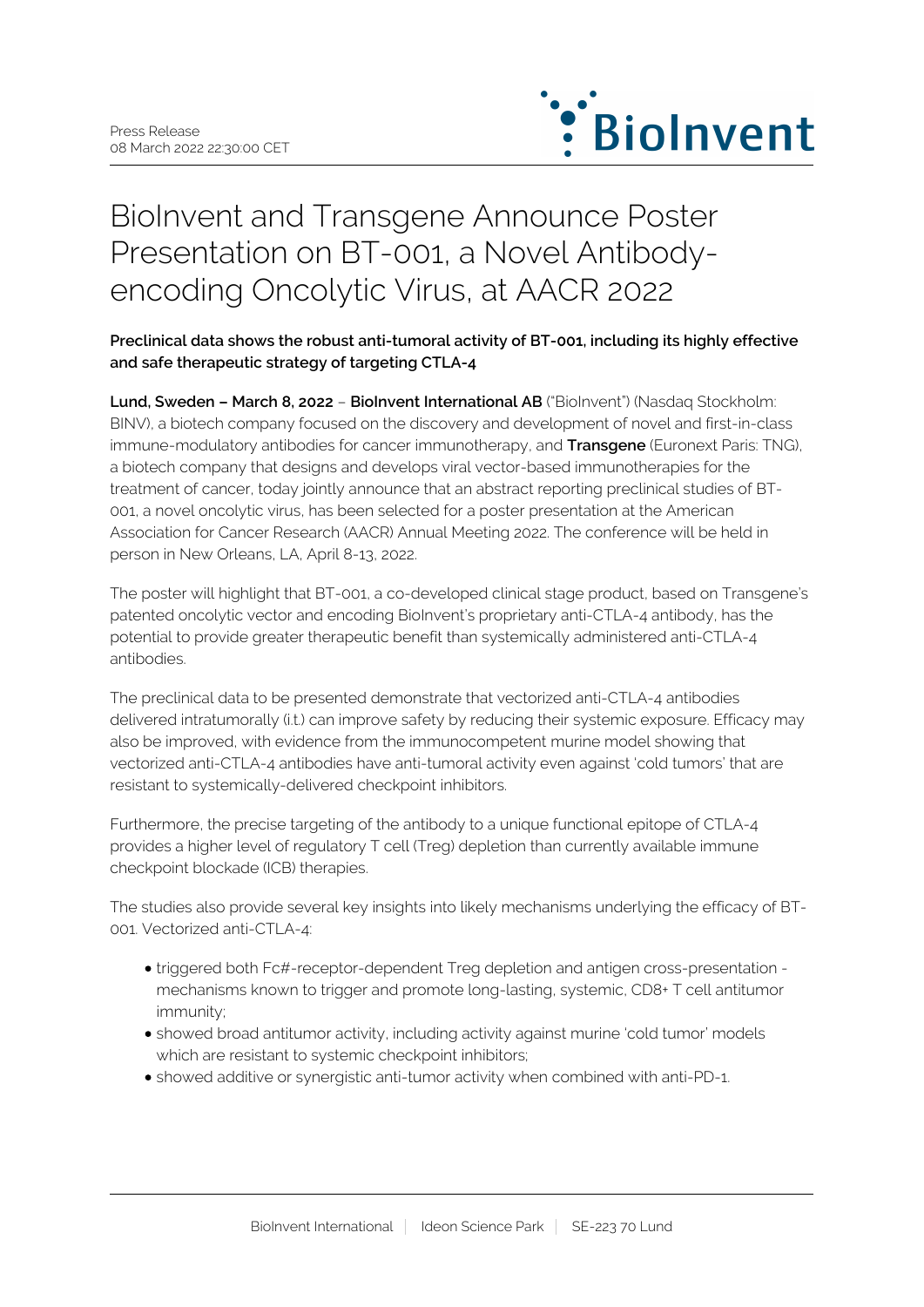

The details of the poster presentation are as follows:

**Abstract Title**: Comprehensive preclinical studies of BT-001: an oncolytic vaccinia virus armed with Treg-depleting @CTLA4 and GM-CSF. **Authors**: Jean-Baptiste Marchand, Monika Semmrich, Christelle Remy, Matilda Rehn, Laetitia Fend, Petra Holmkvist, Nathalie Silvestre, Carolin Svensson, Patricia Kleinpeter, Jules Deforges, Fred Junghus, Linda Mårtensson, Johann Foloppe, Ingrid Teige, Björn Frendéus, Éric Quéméneur. **Session Category: Immunology Session Title:** Vaccines: Oncolytic and Prophylactic **Session Date and Time**: Tuesday Apr 12, 2022, 1:30 PM - 5:00 PM **Location**: New Orleans Convention Center, Exhibit Halls D-H, Poster Section 40 **Poster Board Number**: 17 **Abstract Number**: 3567

The abstract can be accessed on the AACR annual meeting website: [https://www.aacr.org](https://www.aacr.org/meeting/aacr-annual-meeting-2022/) [/meeting/aacr-annual-meeting-2022/.](https://www.aacr.org/meeting/aacr-annual-meeting-2022/)

\*\*\*

## **About BT-001**

BT-001 is an oncolytic virus generated using Transgene's Invir.IO™ platform and its patented largecapacity VVcopTK-RR- oncolytic virus, which has been engineered to encode both a Tregdepleting human recombinant anti-CTLA-4 antibody generated by BioInvent's proprietary n-CoDeR®/F.I.R.S.T™ platforms, and the human GM-CSF cytokine. By selectively targeting the tumor microenvironment, BT-001 is expected to elicit a much stronger and more effective antitumoral response. As a consequence, by reducing systemic exposure, the safety and tolerability profile of the anti-CTLA-4 antibody will be greatly improved.

BT-001 is currently in a Phase I/IIa clinical study [\(NCT04725331](https://www.clinicaltrials.gov/ct2/show/NCT04725331)) and recruitment is progressing steadily. The trial assesses BT-001 as a single agent and in combination with the PD-1 checkpoint inhibitor pembrolizumab against solid tumors. Initial Phase I data are expected in the first half of 2022.

BT-001 is being co-developed as part of a 50/50 collaboration on oncolytic viruses between Transgene and BioInvent. To know more on BT-001, watch our video [here](https://player.vimeo.com/video/615829710).

### **About BioInvent**

BioInvent International AB (Nasdaq Stockholm: BINV) is a clinical-stage biotech company that discovers and develops novel and first-in-class immuno-modulatory antibodies for cancer therapy, with currently three drug candidates in four ongoing clinical programs in Phase 1/2 trials for the treatment of hematological cancer and solid tumors, respectively and a fifth program just initiating clinical development. The Company's validated, proprietary F.I.R.S.T™ technology platform simultaneously identifies both targets and the antibodies that bind to them, generating many promising new drug candidates to fuel the Company's own clinical development pipeline or for additional licensing and partnering.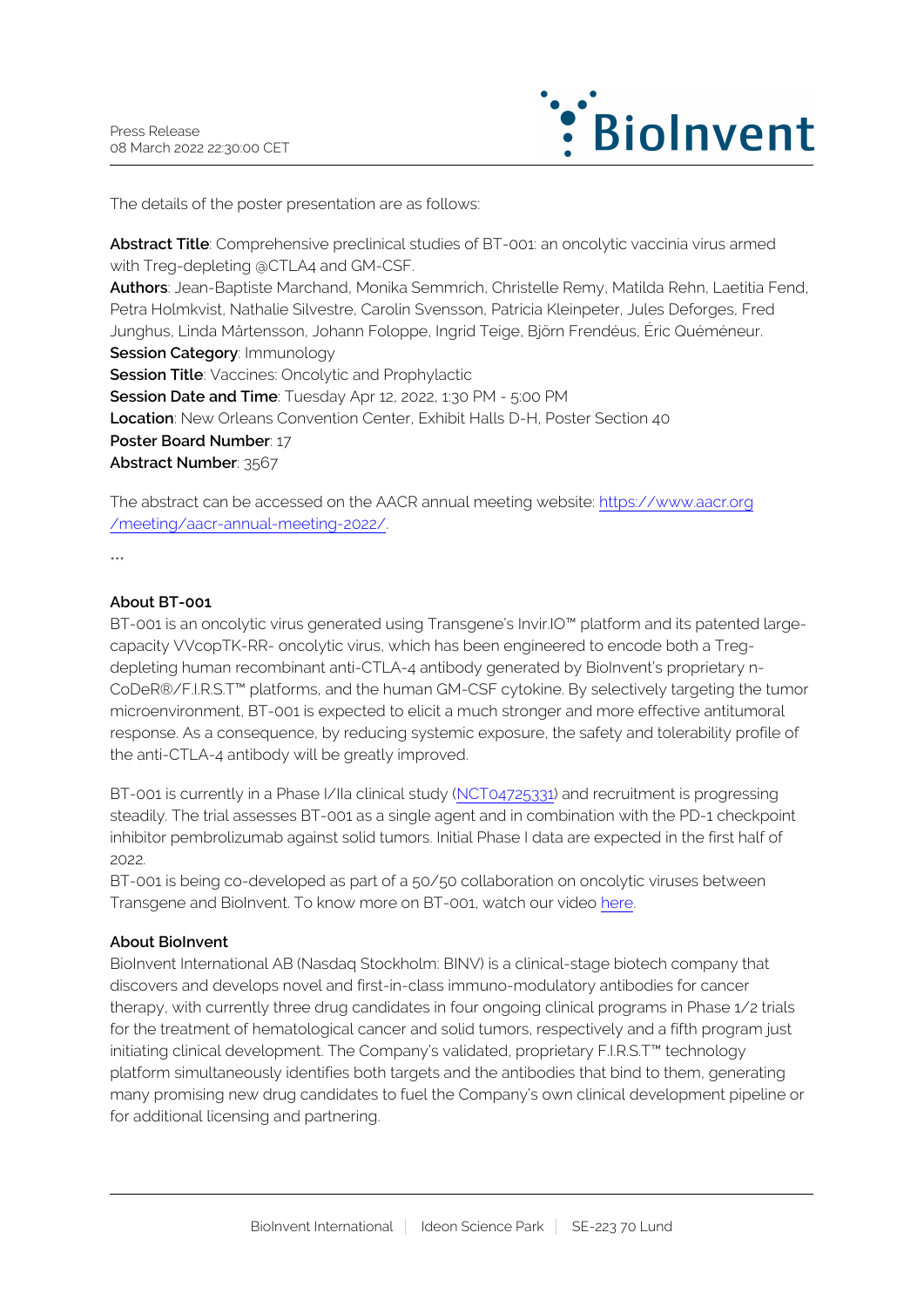

The Company generates revenues from research collaborations and license agreements with multiple top-tier pharmaceutical companies, as well as from producing antibodies for third parties in the Company's fully integrated manufacturing unit. More information is available at [www.](http://www.bioinvent.com/) [bioinvent.com](http://www.bioinvent.com/). Follow on Twitter: @BioInvent.

### **About Transgene**

Transgene (Euronext: TNG) is a biotechnology company focused on designing and developing targeted immunotherapies for the treatment of cancer. Transgene's programs utilize viral vector technology with the goal of indirectly or directly killing cancer cells.

The Company's clinical-stage programs consist of two therapeutic vaccines (TG4001 for the treatment of HPV-positive cancers, and TG4050, the first individualized therapeutic vaccine based on the myvac® platform) as well as two oncolytic viruses (TG6002 for the treatment of solid tumors, and BT-001, the first oncolytic virus based on the Invir.IO™ platform).

With Transgene's myvac® platform, therapeutic vaccination enters the field of precision medicine with a novel immunotherapy that is fully tailored to each individual. The myvac® approach allows the generation of a virus-based immunotherapy that encodes patient-specific mutations identified and selected by Artificial Intelligence capabilities provided by its partner NEC.

With its proprietary platform Invir.IO<sup>™</sup>, Transgene is building on its viral vector engineering expertise to design a new generation of multifunctional oncolytic viruses. Transgene has an ongoing Invir.IO™ collaboration with AstraZeneca.

Additional information about Transgene is available at: [www.transgene.fr.](http://www.transgene.fr/) Follow us on Twitter: [@TransgeneSA](https://twitter.com/transgenesa)

#### **For further information, please contact: BioInvent**

Cecilia Hofvander Senior Director Investor Relations +46 (0)46 286 85 50 [cecilia.hofvander@bioinvent.com](mailto:cecilia.hofvander@bioinvent.com)

#### **BioInvent International AB (publ)**

Co. Reg. No. Org nr: 556537-7263 Visiting address: Ideongatan 1 Mailing address: 223 70 LUND Phone: +46 (0)46 286 85 50 [www.bioinvent.com](http://www.bioinvent.com/)

# **Transgene:**

Jean-Philippe Del Chief Financial Officer +33 (0)3 88 27 91 00 [investorrelations@transgene.fr](mailto:investorrelations@transgene.fr)